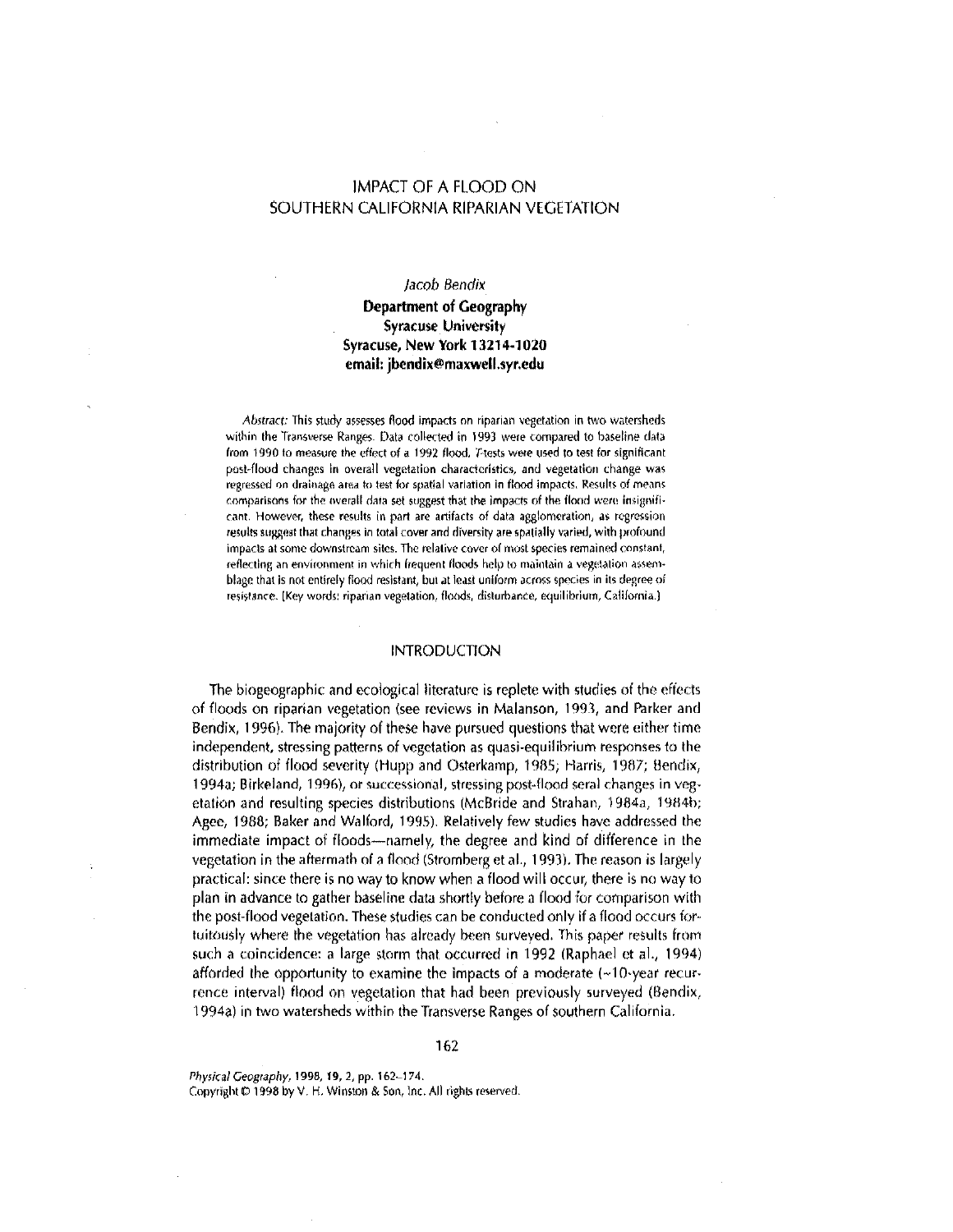#### Flood Impacts

On short-term time scales (i.e.,  $\leq$  5 years), riparian vegetation may be expected to reflect the impact of a flood via two processes: (1) the destruction of pre-existing vegetation by the flood and (2) the colonization by new vegetation of substrate either cleared or deposited by the flood. Successional processes, the focus of much flood-impact research, are less likely to influence post-flood riparian vegetation over short time scales.

The fact that floods can destroy plants is central to the study of riparian vegetation, and has been well documented (e.g., Yanosky, 1982; Roberts and Ludwig, 1991). Such destruction is achieved either mechanically (through the direct impact of floodwaters and the debris they transport or through the erosion of substrate), by burial with sediment, or by oxygen depletion as a result of prolonged soil saturation (Parker and Bendix, 1996), in the arid and semiarid valleys of the southwestern United States, most fioods are so short-lived that oxygen depletion is unlikely; the other means all are proportionate to flood magnitude, so that larger floods may be expected to increase the impact. Regardless of the means, 1he destruction is likely to be selective, as species vary in their vulnerability to these impacts (e.g., Hupp and Osterkamp, 1985). Although research directly relating species characteristics to flood survivorship is limited, there is some support for the unsurprising conclusion that flexible but deeply rooted species (e.g., *A/nus* and *Salix* spp.) have an enhanced likelihood of withstanding floods (Bendix, 1992).

If floods selectively remove some species from the valley floor, then a corollary result should be a short-term decrease in species diversity. This expectation does not contradict riparian applications of the intermediate disturbance hypothesis, whereby disturbance enhances diversity (Nilsson et aL, 1989; Baker, 1990a), That hypothesis presupposes longer time scales to allow for establishment of new vegetation after a flood. The more recent the flood, the greater the probability that the species losses will not yet have been offset by the arrival of pioneer species; hence the rleciine of species diversity is likely to be an impermanent result, in accordance with the intermediate disturbance hypothesis. The length of time required for diversity to reach or exceed the pre-flood level will depend in part on the vagaries of colonization and in part on the measure of diversity used: richness (the number of species present) will increase as soon as seedlings of new species germinate, whereas diversity measures incorporating heterogeneity (Peet, 1974) will not increase until those pioneers have grown to represent a substantial portion of the overall vegetation present.

The establishment of pioneer species is, in itself, another flood Impact. The destruction of pre-flood vegetation vacates substrate and allows for colonization, regardless of whether the new seedlings represent species already present (McBride and Strahan, 1984a, 1984b; Malanson and Butler, 1991). Under some circumstances, the stands established in this way may represent a distinctive record of a flood for decades after its actual occurrence (Baker, 1990b).

A seeming contradiction underlies much of this literature on riparian vegetation and floods, On the one hand, floods are assumed to be effective agents of change, whereas on the other it is also assumed that the vegetation already reflects the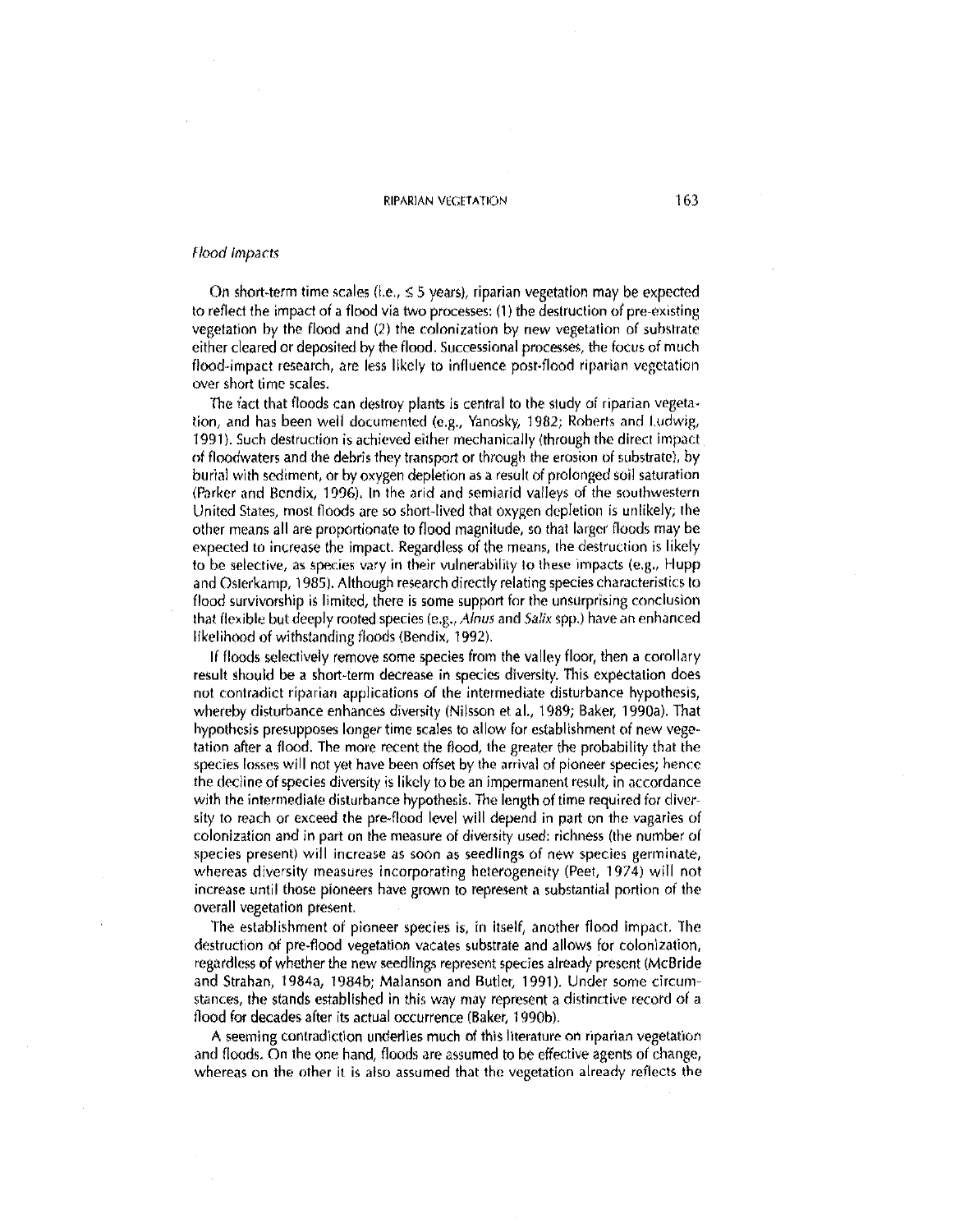impacts of past floods-suggesting an equilibrium state that should be maintained, rather than changed, by floods. Presumably flood frequency is central to this issue. The more frequently that ecologically effective floods (i.e., those large enough to affect vegetation) occur, the less change any given flood may be expected to cause. As Malanson (1993) has discussed, equilibrium responses to flood regime may be difficult to identify in actual riparian sites. Empirical studies quantifying the impact of floods of intermediate magnitude and frequency may help to clarify this question.

Because flood magnitudes vary through watersheds, the impacts of floods may he expected to vary as well. Although the details of flow conditions and resultant impacts vary, it is at least safe to generalize that within most watersheds flood discharges increase in the downstream direction (Leopold ct al., 1964), Thus, as with other aspects of riparian vegetation-environment relationships, location within a stream network may be critical to the impact of floods on vegetation (Baker, 1989; Malanson, 1993; Bendix, 1994b),

#### Hypotheses

The foregoing review suggests the following hypotheses regarding short-term flood impacts, which are tested in this study:  $(1)$  there will be a decrease in the total cover of vegetation; (2) there will be a decrease in the species diversity of the vegetation; (3) there will be an increase in the relative importance of species that are well-rooted and either flexible enough or large enough to avoid mechanical damage--observations in the southern California setting suggest Alnus rhombifolia and three local Salix species for the former, and Popufus fremontii for the latter; (4) there will be colonization by seedlings of locally prominent species that have been noted in past research for their pioneer roles, such as Salix exigua and Baccharis glutinosa (Holstein, 1984) *or* Salix *lacvigata* and *Popu/us* frcmontii (McBride and Strahati, 1984a); (Si these effects will vary with location, with impacts increasing lower in the watershed.

#### STUDY AKEA

Data for this study were collected in the watersheds of Piru and Sespe creeks, high-gradient mountain streams draining from the western Transverse Ranges into the Santa Clara River (Fig. I). Drainage areas for the sites surveyed range from 12 km<sup>2</sup> to 510 km<sup>2</sup>, with site elevations varying from 800 m to 1450 m above sea level. The steep, mountainous terrain of these watersheds contributes to a flashy flood regime, through orographic intensification of frontal precipitation and rapid runoff into the stream channels. Consequently these are streams in which large floods are relatively frequent occurrences (Raphael et al., 1994).

ihe riparian vegetation of these watersheds falls within Malanson's (1993) classification of gallery forest in a Mediterranean environment, although "forest" may be an exaggeration at some sites. Certainly the riparian vegetation forms a gallery, in which *Salix, Populus,* and *Alnus dominants contrast sharply with the surrounding* chaparral (Holstein, 1984; Bendix, 1994a). The study sites are located along (hydrologically) unregulated reaches of the streams, within the Los Padres National Forest.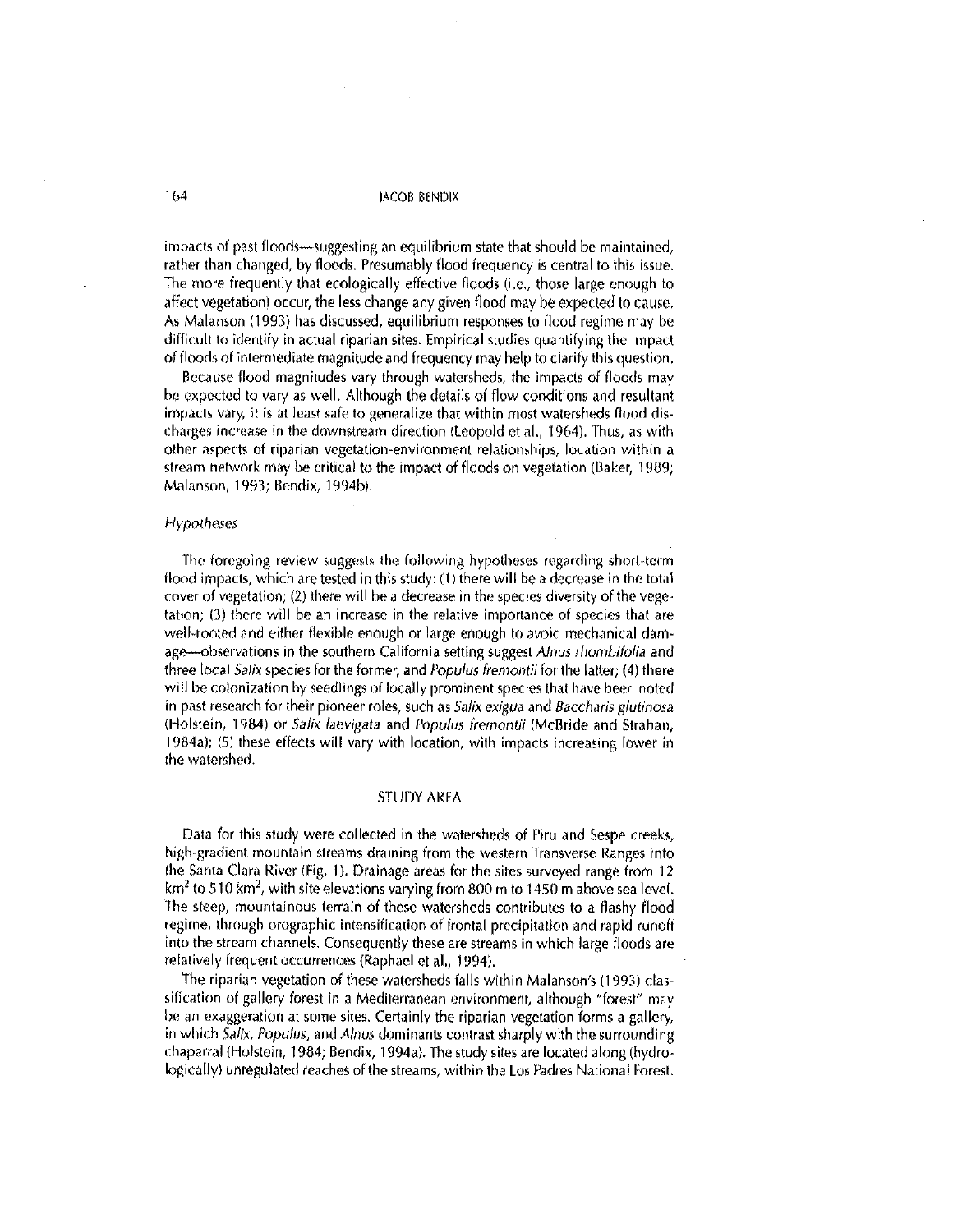RIPARIAN VEGETATION 165



Fig. 1. Location of study sites in southern California.

Apart from floods, the only major disturbance agent here is fire, as none of the sites has been significantly affected by livestock grazing (Bendix, 1994a).

# THE 1992 FLOODS

In February 1992, a series oi cold fronts brought heavy precipitation to much of southern California, causing flooding through much of the region. The climatology of these storms and their hydrologic and geomorphic impacts have been described in detail by Raphael et al. (1994). They reported a recurrence interval for the peak discharge (12 February) near the mouth of Sespe Creek of 8.33 years; at an upstream site (location of site 7.1, Fig. 1) the peak discharge of 238  $m<sup>3</sup>s<sup>-1</sup>$  had a recurrence interval of 12 years. The range of return intervals presumably reflects the local variability typical of such mountainous terrain, but it is likely that the recurrence interval throughout the watershed was on the order of 10 years. Gauge data are not available for Piru Creek, but given its proximity to Sespc Creek, and the par-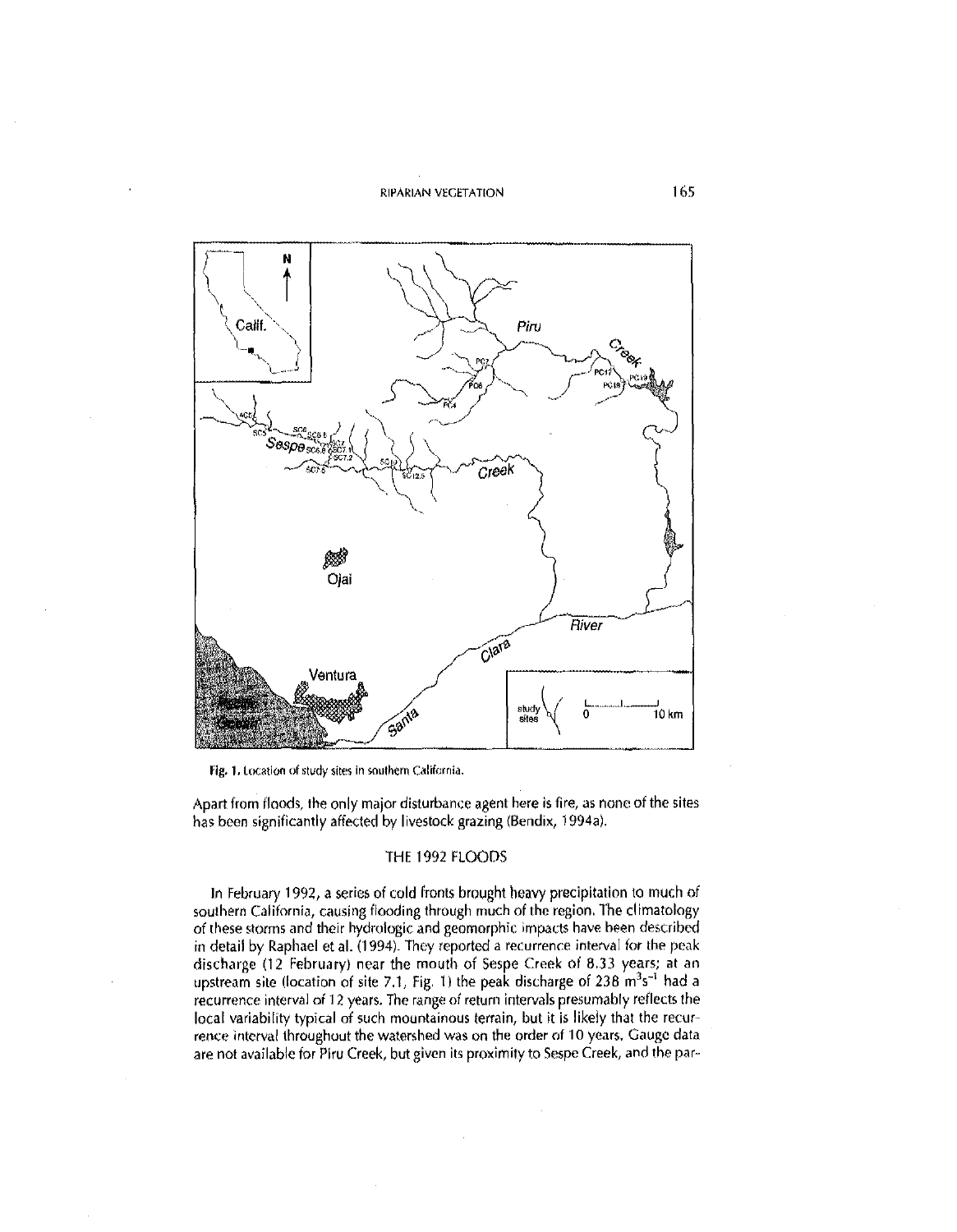allel orientation of the two drainages (Fig. 1), it is probable that the recurrence interval for Piru Creek was comparable to that of Sespe. This fairly low recurrence interval does not suggest an extreme event, but Graf (1983) has demonstrated that in dryland streams floods with recurrence intervals as small as 5 years may be geomorphically effective, depending on sediment characteristics. Visible flood debris at several sites indicated that flood stages exceeded 3.5 m, presumably reflecting high-energy conditions. Certainly ihe analyses of Raphael et al. (1994) leave no doubt that the 1992 floods were effective in mobilizing sediment. Given the geomorphic effectiveness of 1hese floods, it seems pertinent to examine their ecological impacts. And the high frequency of such floods here suggests that this is an environment in which short-lerm flood impacts may be particularly relevant.

#### METHODS

Baseline data for this study are from line-intercept sampling (Canfield, 1941) conducted in the summer and fall of 1990 (Bendix, 1994a, 1994b). These data include cover values for all woody species, measured along transects across the floodplain, orthogonal to the valleys' axes. Fall sampling was accomplished before deciduous species had lost their leaves, so that cover measurement was consislent. At the time each of these transects was initially surveyed, the endpoints of the transects were flagged and marked with sections of rebar pounded into the ground. Data were collecied again in August 1993, approximately 18 months after 1he 1992 flood. While soon enough to observe the flood's impact, this interval allowed two seasons for seedling establishment, as the pioneer species here germinate in the spring or early summer (McBride and Strahan, 19846). Resampling included only those sites for which hoth transect endpoints could be located, so that the transects could be exactly superimposed upon the earlier ones. This limited the data set to 17 sites, the markers for 20 other sites having been removed by floodwaters and vandalism. In addilion, alluvial surfaces at each site and along most of the length of each creek between sites were examined for seedlings or small saplings that could reasonably be interpreted as having germinated since the 1992 flood.

The data from each site were used to calculate pre- and post-flood values for tolal cover, for the relative cover of individual species, and for the Shannon-Weaver diversity index (H'). The diversity index is calculated by the formula  $H' = -\Sigma p_i \log p_i$ , where  $p_i$  is the importance value for the *i*th species. Relative cover was used as the importance value. Paired t-tests were used to test the first three hypotheses, those relating to changes in total cover, diversity, and the relative importance of individual species. The fourth hypothesis, regarding colonization, was tested qualitatively, by observation. The fifth hypothesis, regarding spatial variation, was tested by regressing the changes in total cover, diversity, and relative cover of species on drainage area (the latter representing position within the watershed). The species for which regressions were calculated were those that accounted for  $\geq$ 4% mean relative cover in the pre-flood data. The regression equations took the form  $y = a + b \log D_{A}$ , where y is the change in vegetation characteristic and *DA* is drainage area measured in km'. Examination of residuals from the regressions revealed no patterns indicative of spatial autocorrelation, and plots of residuals against drainage area showed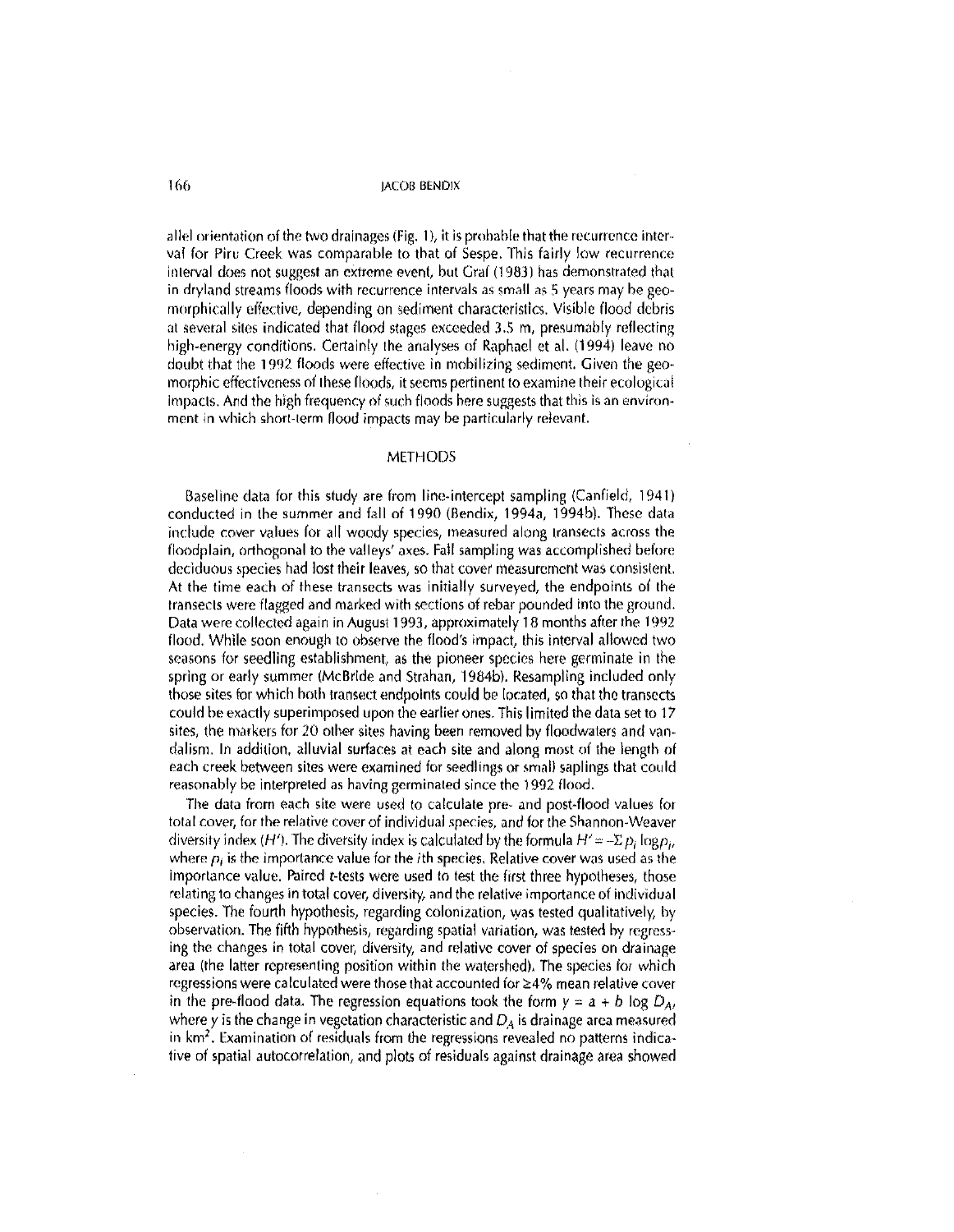them to be homoscedastic. However, it should be noted that the limited number of sites ( $n = 17$  for all analyses) suggests that the statistical results, while interesting, should be interpreted with caution.

#### RESULTS AND DISCUSSION

Results of the paired t-test comparisons are presented in Table 1. The first hypothesis was that there would be adecrease in the total cover of riparian vegetation. This proved true on average, but the difference was not a significant one. Several of the sites actually had substantially increased cover, reflecting abundant growth since the 1990 sampling and minimal losses in the 1992 flood. Those increases may reflect increased moisture availability; the 1990 data were collected near the end of a three-year drought, and the end of that drought may have allowed accelerated growth. Whatever the reason, those increases almost balanced the flood losses at other sites, so that the mean decrease in cover was only -1 m (down from 22.1 m in 1990)

Similarly, the slight decrease in diversity (cf. hypothesis 2) fell well short of significance. The fact that average diversity remained unchanged suggests that flood losses were not concentrated in vulnerable species, but rather were well distributed across taxa. If species vulnerability was not important in differentiating flood losses, then it is unlikely that hypothesis 3, postulating enhanced survivorship for sturdier species, would prove true either. Indeed, of the five species thought to be well adapted to resist flood damage, only two-Populus fremontii and Salix laevigatahad even slightly increased relative cover, and none experienced statistically significant changes in their relative importance within the overall riparian mix (Table 1). This apparent compositional stability was not limited to these five species. Out of 26 species present pre-flood, only Eriogonum fasciculatum showed a significant change in relative cover, with an increase that still left it short of 5%.

The fourth hypothesis, predicting colonization by commonly recognized pioneer species, also proved false. This was the result not of a misunderstanding of species roles, but of the complete absence of seedling establishment. Reconnaissance along several kilometers of the two creeks, in addition lo examination of the study sites, revealed extensive areas of bare alluvium, but no sign of recently established individuals. There were indeed fresh stems sprouting from some flood-damaged *A/nus* and Salix, but such vegetative growth tended to reinforce thickets that had survived the flood, rather than re-occupy areas that had been left bare.

Successful establishment of riparian seedlings requires adequate moisture in the growing season after substrate is cleared by a flood (Baker, 1990b), and even then seedlings may be vulnerable to subsequent floods (McBride and Strahan, 1984a). In Sespe and Piru creeks, any seedlings established in the spring of 1992 probably were washed out the following winter, when another substantial flood occurred. This latter flood peaked on February 19, 1993, with a discharge of 142  $m<sup>3</sup>s<sup>-1</sup>$  at site SC7.1. The flood had a recurrence interval of 7.8 years and presumably was large enough to uproot any small seedlings, especially given that these would have been in the sites experiencing the greatest flood impacts, floods having been the origin of the germination sites the preceding year. The absence of seedlings germinating after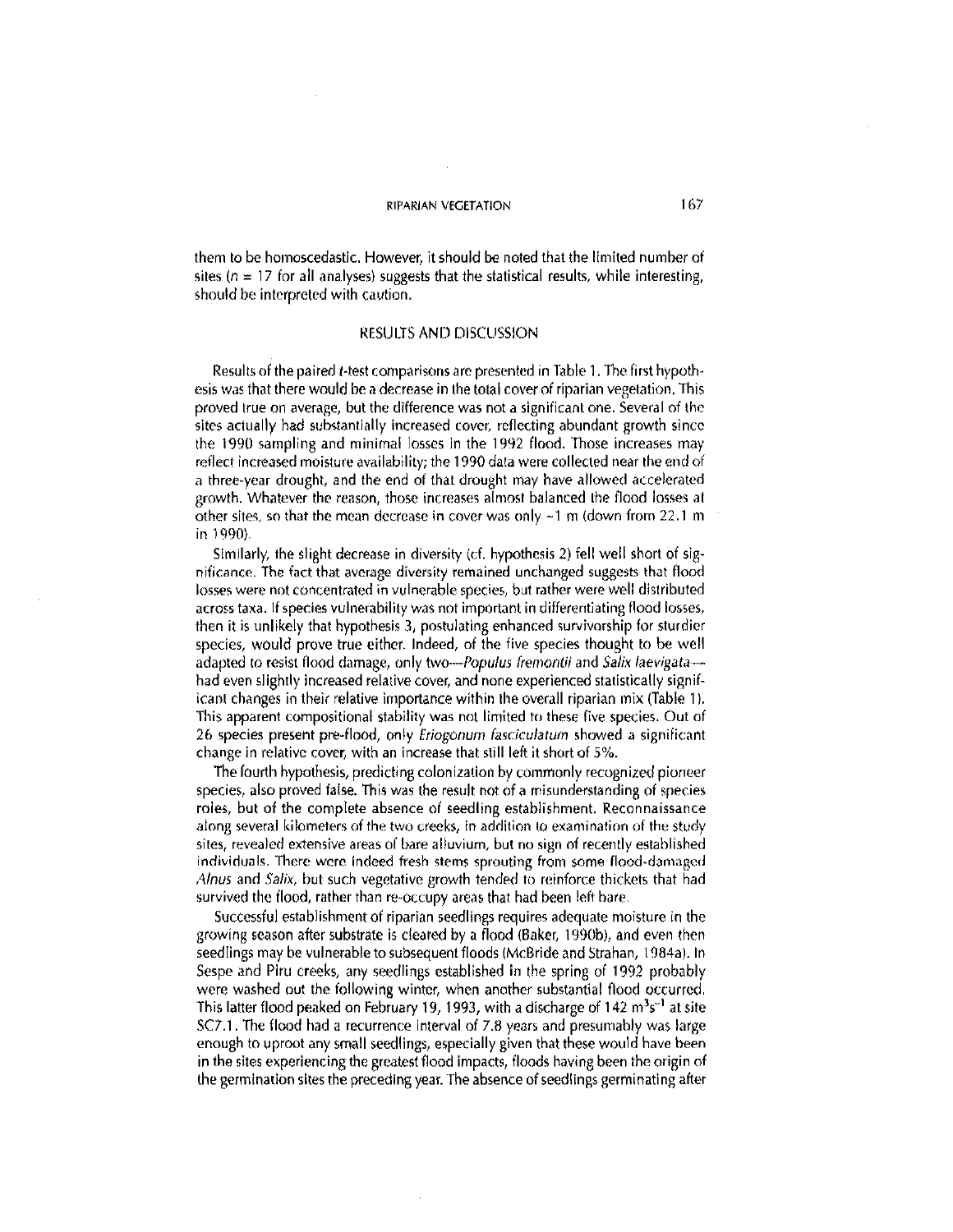| Vegetation characteristic   | 1990<br>$(mean \pm SD)$ | 1993<br>(mean $\pm$ SD) | t        | ρ     |
|-----------------------------|-------------------------|-------------------------|----------|-------|
| Total cover (m)             | $22.11 \pm 12.71$       | $21.06 \pm 11.45$       | $-0.410$ | .69   |
| Diversity (H')              | $1.29 \pm 0.48$         | $1.15 \pm 0.51$         | $-0.922$ | .37   |
| Relative cover (in percent) |                         |                         |          |       |
| Salix lasiolepis            | $29.78 \pm 28.99$       | 27.54 ± 27.85           | $-0.416$ | .68   |
| Populus fremontii           | $15.14 \pm 21.80$       | $16.54 \pm 23.68$       | 0.375    | .71   |
| Salix laevigata             | $9.75 \pm 11.80$        | $7.09 \pm 12.20$        | $-0.998$ | -33   |
| Salix exigua                | $9.38 \pm 16.12$        | $7.05 \pm 16.11$        | $-1.323$ | 20    |
| Alnus rhombifolia           | $8.12 \pm 15.96$        | $5.17 \pm 15.59$        | $-1.386$ | 18    |
| Rosa californica            | $6.89 \pm 10.56$        | $7.40 \pm 11.20$        | 0.461    | .65   |
| Baccharis glutinosa         | $4.82 \pm 7.14$         | $443 \pm 9.58$          | $-0.306$ | .76   |
| Lepidospartum squamatum     | $2.23 \pm 8.20$         | $1.68 \pm 6.92$         | $-1.612$ | .13   |
| Ephedra viridis             | $1.88 \pm 7.75$         | $5.88 \pm 24.25$        | 1,000    | 33    |
| Adenostoma fasciculatum     | $1.84 \pm 5.43$         | $1.49 \pm 4.93$         | $-1,141$ | .27   |
| Pinus ponderosa             | $1.73 \pm 6.15$         | 0.00                    | $-1.160$ | .26   |
| Eriogonum lasciculatum      | $1.29 \pm 3.16$         | $4.18 \pm 6.14$         | 2.901    | .01   |
| Eriodictyon crassifolium    | $0.98 \pm 2.05$         | $0.06 \pm 0.27$         | $-1.866$ | .08   |
| Ceanothus leucodennis       | $0.84 \pm 1.93$         | $0.50 \pm 2.07$         | $-0.651$ | $-52$ |
| Toxicodendron radicans      | $0.82 \pm 2.93$         | $0.57 + 1.56$           | $-0.359$ | 72    |
| <b>Jamarix chinensis</b>    | $0.74 \pm 3.06$         | 0.00                    | $-1.000$ | .33   |
| Arctostaphylos glauca       | $0.56 \pm 2.33$         | 0.00                    | $-1.000$ | 33    |
| Quercus dumosa              | $0.55 \pm 2.27$         | $0.91 \pm 3.75$         | 1.000    | 33    |
| Rhus trilobata              | $0.47 \pm 1.41$         | $0.90 \pm 2.57$         | 0.647    | .53   |
| Chrysothamnus nauseosus     | $0.46 \pm 1.33$         | $1.24 \pm 2.69$         | 1.237    | .23   |
| Artemisia tridentata        | $0.42 \pm 1.14$         | $1.76 \pm 4.23$         | 1.362    | .19   |
| Prunus spp.                 | $0.38 \pm 1.58$         | $0.15 \pm 0.64$         | $-1.000$ | .33   |
| Cercocarpus betuloides      | $0.34 \pm 1.39$         | 0.00                    | $-1.000$ | 33    |
| Platanus racemosa           | $0.24 \pm 0.97$         | $1.92 \pm 6.51$         | 1.081    | .30   |
| Rubus ursinus               | $0.21 \pm 0.86$         | $0.76 \pm 3.15$         | 0.417    | .68   |
| Quercus chrysolepis         | $0.13 \pm 0.56$         | $0.30 \pm 1.24$         | 1.000    | .33   |

Table 1. Paired t-Test Comparisons<sup>a</sup> of Vegetation Characteristics, 1990 and 1993<sup>b</sup>

aThe titest indicates whether the differences between 1990 and 1993 were significantly greater than zero.

 $h_p = 17$ .

the 1993 flood remains unexplained, however; 1993 was not droughty, and even by August there were still patches of alluvium of varying texture that were visibly moist but bare of seedlings. A possible (but untestable) explanation is that abundant moisture actually prevented rather than facilitated germination, if high stream flows had not yet dropped enough to expose substrate by the time (primarily May and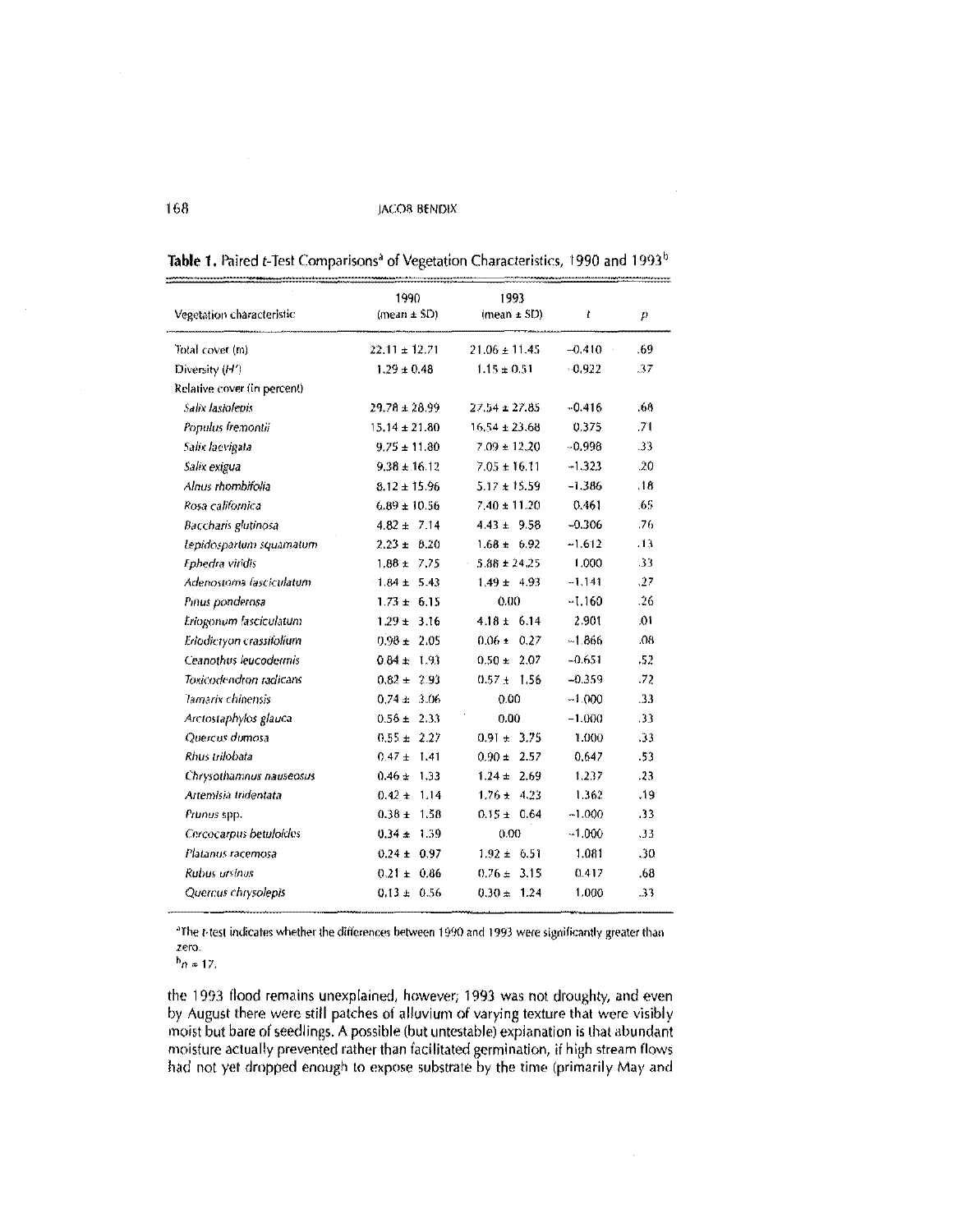**RIPARIAN VEGETATION** 



Fig. 2. Scatterplots and regression equations relating changes in total cover and the Shannon-Weaver diversity index to position in the watershed.

June) that potential pioneer species were producing seed (McBride and Strahan, 1984b).

The negative results for the first three hypotheses are at least partially explained by the findings for hypothesis 5, which related flood impacts to location. Results from the regression equations relating post-flood change to position in the watershed (Fig. 2) indicate that changes in both total cover and diversity were significantly related to position. Thirty-nine percent of the variance in cover changes was explained by drainage area. The regression coefficient was negative, reflecting a pattern in which the vegetation losses were concentrated at downstream sites, with gains at upstream sites (Figs. 3 and 4). This finding supports the hypothesis that flood impacts would be concentrated downstream, where flood discharges are highest. However, it subverts hypothesis 1, because the changes balance out in calculating average change. Changes in diversity also were significantly related to drainage area, and again the changes were greatest downstream, as hypothesized. This relationship is weaker, reflecting the fact that even where floods do destroy vegetation, they must do so selectively if they are to affect diversity.

Despite the apparent importance of downstream variability for the summary measures of cover and diversity, the changes in individual species were not well explained by drainage area (Table 2). Only Salix exigua had changes significantly related to watershed position, and the nature of that relationship was contrary to expectation. Although this species was expected to have good resistance to flood damage, the negative regression coefficient reflects greater losses at the high-discharge, downstream sites. One implication of this result is that substrate susceptibility to erosion may be more important than the physical characteristics of plants in determining flood losses. Salix exigua tends to grow in thickets on sandy and gravelly alluvium along channel margins. If this substrate is substantially reworked during floods, then the plants will be washed away, even if their flexibility has spared them breakage of stems. Excepting Salix exigua, the lack of significant overall changes in species' importance (Table 1) and the fact that there was no spatial variability masking changes within the overall data set (Table 2) indicate that the flood(s) had minimal impacts on the composition of the riparian vegetation in these watersheds. The spatial pattern of changes in diversity probably reflects a combina-

169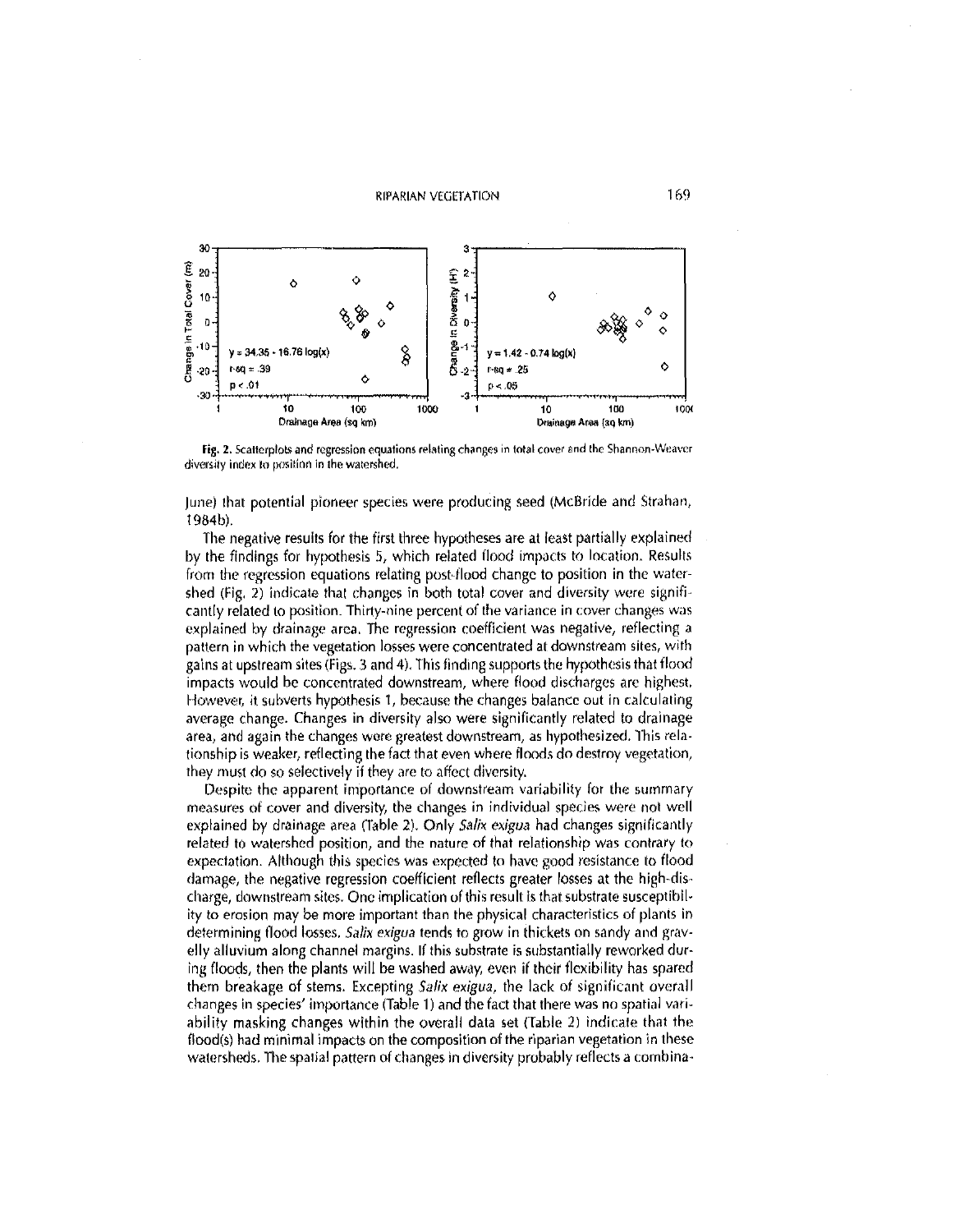



tion of the pattern for 5. exigua and much more subtle changes in the scarcer species. For example, two of the three species that disappeared entirely after the flood-Tamarix chinensis and Cercocarpus betuloides (Table 1)-had been found primarily at sites low in the watersheds (Bendix, 1994a); their loss would contribute to the decrease in diversity at those sites.

# CONCLUSIONS

Two general findings in this study are of interest. The first is that, even within rather small watersheds, there is striking spatial variability in flood impacts. This spatial variability was strikingly visible in August 1993, when a surprising number of sites appeared unchanged (e.g., Fig. 3) by a flood that had left a catastrophic imprint farther downstream (Fig. 4). From a methodological perspective, this suggests that such impacts may be easily obscured, either by aggregation of data (cf, Table 11 or simply by failing to sample the watershed comprehensively. From an ecological perspective, it is a reminder of the complexity of fluvial/riparian systems. In discussion of flood impacts, emphasis frequently is placed on their recurrence interval, which often is conflated with magnitude. The distribution of impacts in the Piru and Sespe watersheds is a reminder that the spatial dimension can be as important as the temporal; recurrence interval by itself does not have ecological meaning.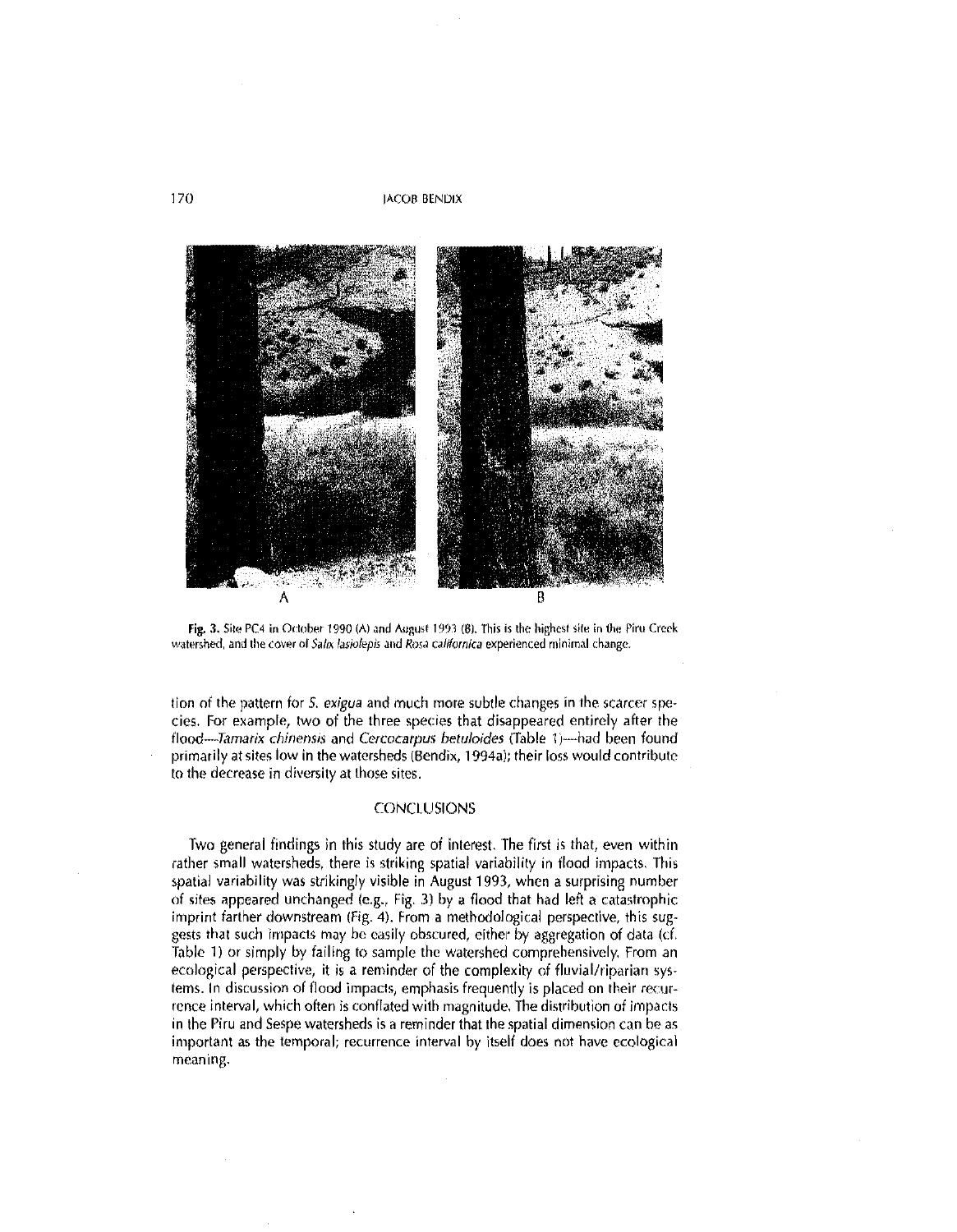#### **RIPARIAN VEGETATION**



Fig. 4. Site PC19 In October 1990 (A) and August 1993 (B). This is the lowest site in the Piru Creek watershed, and it experienced the greatest change. In 1990, seven species were sampled, including subwatershed, and it experienced the greatest change. In 1990, seven species were sampled, including sale-<br>stantial cover of *Baccharis glutinosa*, *Tamarix chinensis*, and three *Salix* species in the thicket adjacent to<br>the

| <b>Species</b>      | Sign <sup>b</sup> | $R^2$ | F     | р    |
|---------------------|-------------------|-------|-------|------|
| Salix lasiolepis    | ÷                 | .09   | 1.524 | .236 |
| Populus fremontii   |                   | .01   | 0.155 | .700 |
| Salix laevigata     |                   | .09   | 1.522 | .236 |
| Salix exigua        | <b>MA</b>         | .33   | 7.307 | .016 |
| Alnus thombifolia   | +                 | .00   | 0.009 | -926 |
| Rosa californica    | سد                | 10،   | 1.637 | .220 |
| Baccharis glutinosa | m                 | .02   | 0.352 | 562  |

|  | <b>Table 2.</b> Summaries for Analyses Regressing the Change in Species' Relative Cover |  |
|--|-----------------------------------------------------------------------------------------|--|
|  | $(1990-1993)$ on Drainage Area (log-transformed) <sup>a</sup>                           |  |

 $^{\rm a}$  n  $\approx$  17.

b"Sign" refers to the sign of the coefficient; thus a positive sign suggests that the change was greater downstream.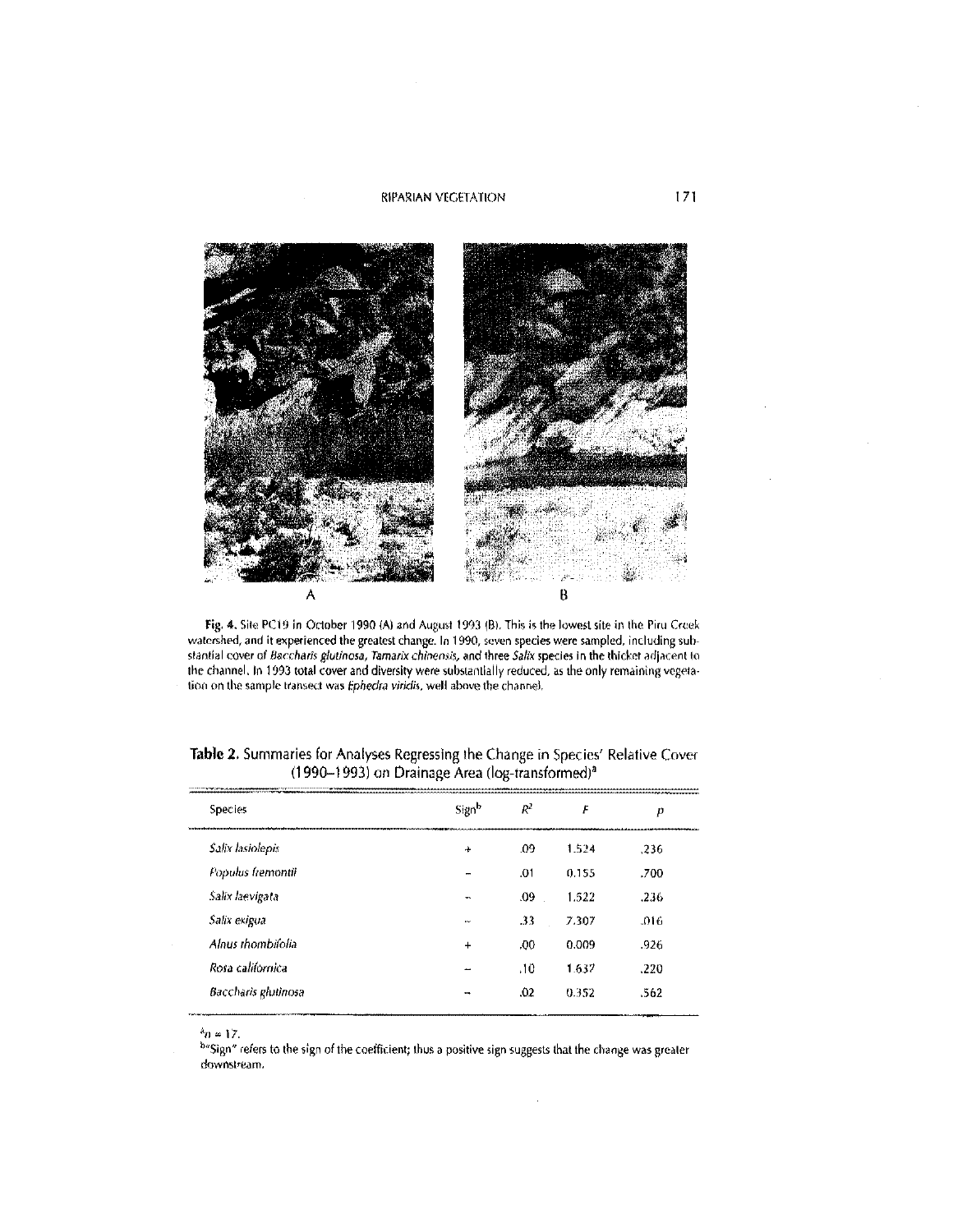The second general observation is that the flood had minimal impact on the compositional mix of species. There certainly were losses at some sites, but no important (in terms of pre-flood cover) species suffered disproportionate losses, as indicated by the stable relative-cover values. Given the fairly high frequency of this magnitude of flood, this result suggests that species that would be disproportionately vulnerable simply do not have a chance to become important components of the vegetation here. Because the species that do become important are relatively invulnerable, the resulting mix is in at least quasi-equilibrium. Such a conclusion supports the contention that riparian vegetation in at least some environments should not be considered successional (Sigafoos, 1961; Johnson et al., 1989). If that is true, frequent floods should not be regarded as agents of disturbance, in the sense of triggering a change in vegetation. Rather, they constitute an environmental characteristic, similar to temperature or moisture, that helps maintain stable vegetation by constraining the pool of species that can succeed at a site.

**Acknowledgments: I thank the U.S. Forest Service tor financial and logistir:al surrort of thi5 study. Mark Borchert for coordinating that support, Dzashe Kundidzora for assistance in field data collection,** and the Vernacchia family for their hospitality during field work. Thanks also to Carol Liebler, Al Parker, and an anonymous reviewer for their thoughtful comments on the manuscript,

#### BIBLIOGRAPHY

- Agee, J. K. (1988) Successional dynamics in forest riparian zones. In **K.** J. Raedeke, ed., Streamside Management: Riparian Wildlife and Forestry Interactions. Seattle, WA: University of Washington Institute of Forest Resources Contribution No. 59, 31-43.
- Baker, W. L. (1989) Macro- and micro-scale influences on riparian vegetation in western Colorado. Annals of the Association of American Geographers, Vol. 79, 65-78.
- Baker, W. L. (1990a) Species richness of Colorado riparian vegetation. Journal of Vegetation Science, Vol.1, 119-124.
- Baker, W. L. (1990b) Climatic and hydrologic effects on the regeneration of Populus angustifolia James along the Animas River, Colorado. Journal of Biogeography, Vol. 17, 59-73.
- Baker, W. L. and Walford, G. M. (1995) Multiple stable states and models of riparian vegetation succession on the Animas River, Colorado. *Annals* of the *Associa·*  tion of American Geographers, Vol. 85, 320-338.
- Bendix, J. (1992) Scale-Related Environmental Influences on Southern California Riparian Vegetation. Unpublished doctoral dissertation, University of Georgia.
- Bendix, J. (1994a) Among-site variation in riparian vegetation of the Southern California Transverse Ranges. *American Midland Naturalist,* Vol. 132, 136-151.
- Bendix, J. (1994b) Scale, direction and pattern in riparian vegetation-environment relationships. Annals of the Association of American Geographers, Vol. 84, 652-665.
- Birkeland, G. H. (1996) Riparian vegetation and sandbar morphology along the lower Little Colorado River, Arizona. Physical Geography, Vol. 17, 534–553.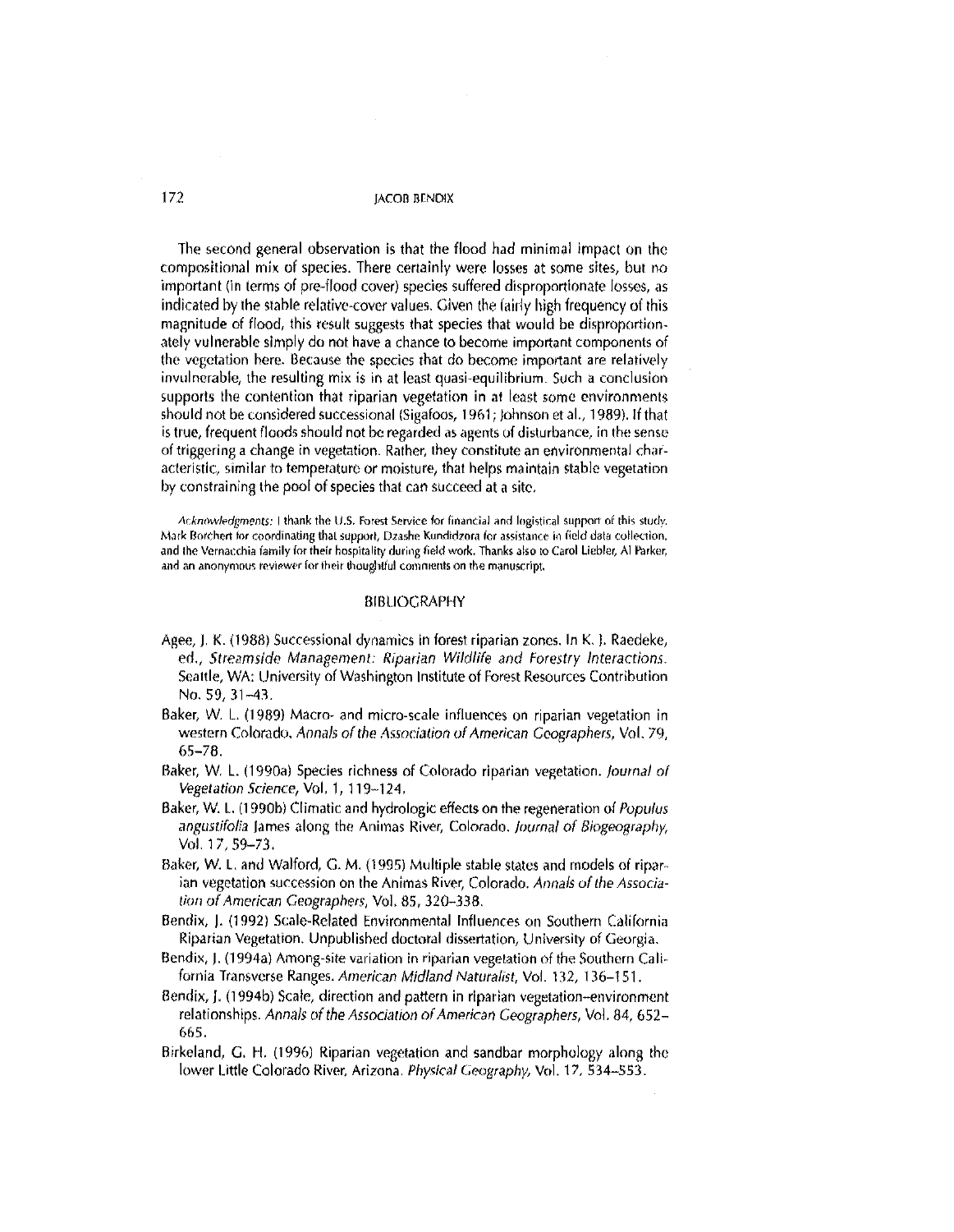- Canfield, R. **H.** (1941) Application of the line intercept method in sampling range vegetation. Journal of Forestry, Vol. 39, 388-394.
- Graf, W. L. (1983) Flood-related channel change in an arid-region river. Earth Surface Processes and Landforms, Vol. 8, 125-139.
- Harris, R. R. (1987) Occurrence of vegetation on geomorphic surfaces **in** the active floodplain of a California alluvial stream. *American Midland Naturalist*, Vol. 118, 393-405.
- Holstein, G. (1984) California riparian forests: Deciduous islands in an evergreen sea. In R. E. Warner and K. M. Hendrix, eds., California Riparian Systems. Berkeley, CA: University of California Press, 2-22.
- Hupp, C. R. and Osterkamp, W. R. (1985) Bottomland vegetation distribution along Passage Creek, Virginia, in relation to fluvial landforms. Ecology, Vol. 66, 670- 681.
- Johnson, R. R., Bennett, P. S., and Haight, LT. (1989) Southwestern woody riparian vegetation and succession: An evolutionary approach. In D. L. Abell, ed., Proceedings of the California Riparian Systems Conference. Berkeley, CA: USDA Forest Service General Technical Report PSW-110, 135--139.
- Leopold, L. B., Wolman, M. G., and Miller, J. P. (1964) Fluvial Processes in Geomorphology. San Francisco: W. H. Freeman and Company.
- Malanson, G. P. (1993) *Riparian Landscapes.* New York: Cambridge Univiersity Press.
- Malanson, G. P. and Butler, D. R. (1991) Floristic variation among gravel bars in a subalpine river, Montana, U.S.A. *Arctic and Alpine Research,* Vol. *23,* 273~278.
- McBride, **J.** R. and Strahan, J. (1984a) Fluvial processes and woodland succession along Dry Creek, Sonoma County, California. In R. E. Warner and K. M. Hendrix, eds., California Riparian Systems. Berkeley, CA: University of California Press, 110-119.
- McBride, J. R. and Strahan, **J.** (1984b) Establishment and survival of woody riparian species on gravel bars of an intermittent stream. American Midland Naturalist, Vol. 112, 235-245.
- Nilsson, C., Grelsson, G., Johansson, M., and Sperens, U. (1989) Patterns of plant species richness along riverbanks. Ecology, Vol. 70, 77-84.
- Parker, K. C. and Bendix,). (1996) Landscape·scale geomorphic influences on vegetation patterns in four environments. Physical Geography, Vol. 17, 113-141.
- Peet, R. K. (1974) The measurement of species diversity. *Annual* Review of Ecology *and Sysrematics,* Vol. 5, 285-307.
- Raphael, M., Feddema, J., Orme, A. **J.,** and Orme, A. R. (1994) The unusual storms of February 1992 in southern California. Physical Geography, Vol. 15, 442-464.
- Roberts,). and Ludwig, **J,** A. (1991) Riparian vegetation along current-exposure gradients in floodplain wetlands of the River Murray, Australia. *Journal* of Ecology, Vol. 79, 117-127.
- Sigafoos, R. S. (1961) *Vegetation in Relation to Flood Frequency near Washington*, D.C. Washington, DC: United States Geological Survey Professional Paper 424-C.